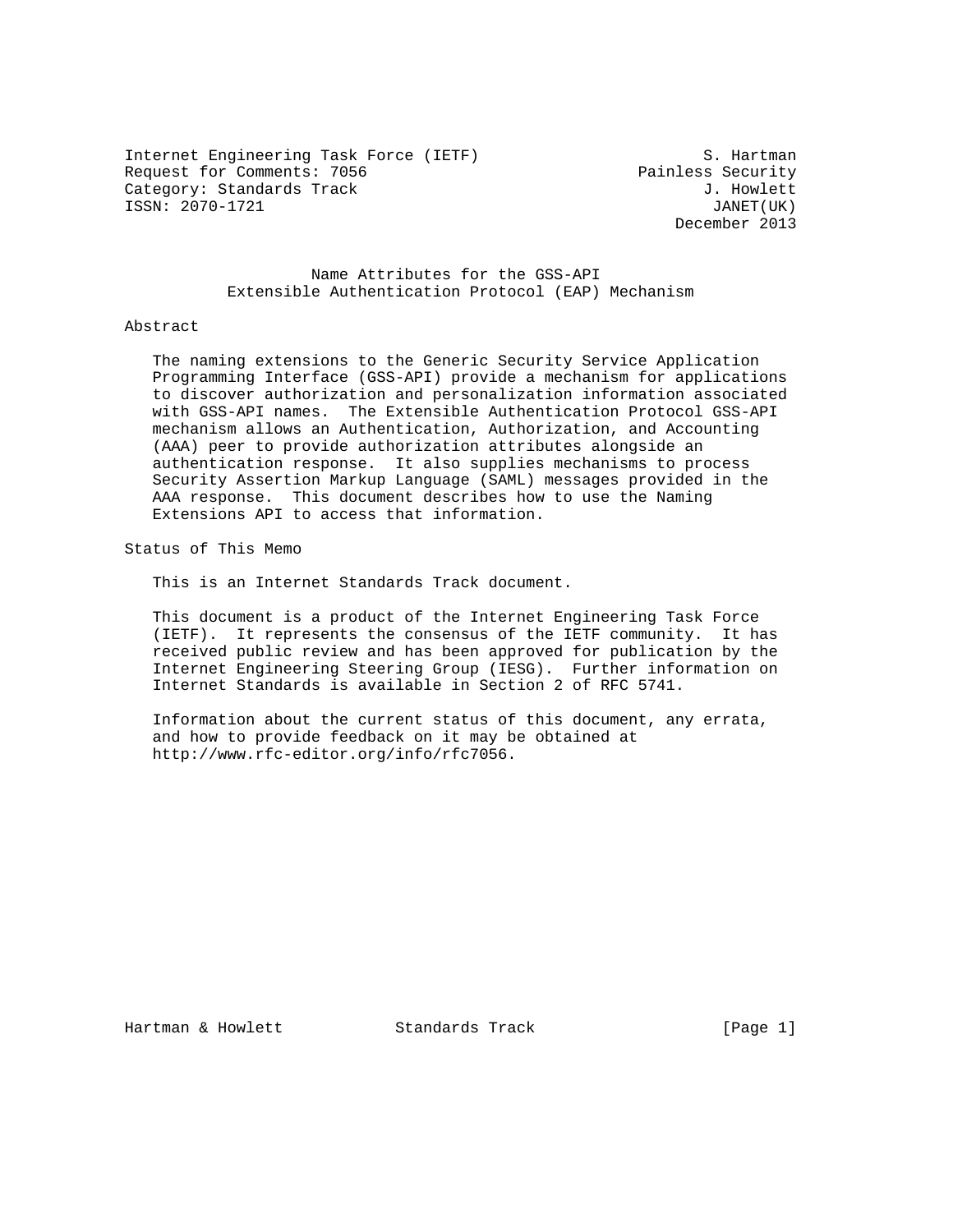# Copyright Notice

 Copyright (c) 2013 IETF Trust and the persons identified as the document authors. All rights reserved.

 This document is subject to BCP 78 and the IETF Trust's Legal Provisions Relating to IETF Documents (http://trustee.ietf.org/license-info) in effect on the date of publication of this document. Please review these documents carefully, as they describe your rights and restrictions with respect to this document. Code Components extracted from this document must include Simplified BSD License text as described in Section 4.e of the Trust Legal Provisions and are provided without warranty as

Table of Contents

described in the Simplified BSD License.

| 3.           |  |
|--------------|--|
|              |  |
|              |  |
|              |  |
|              |  |
|              |  |
|              |  |
|              |  |
| $\mathsf{R}$ |  |
|              |  |
|              |  |
|              |  |
|              |  |
|              |  |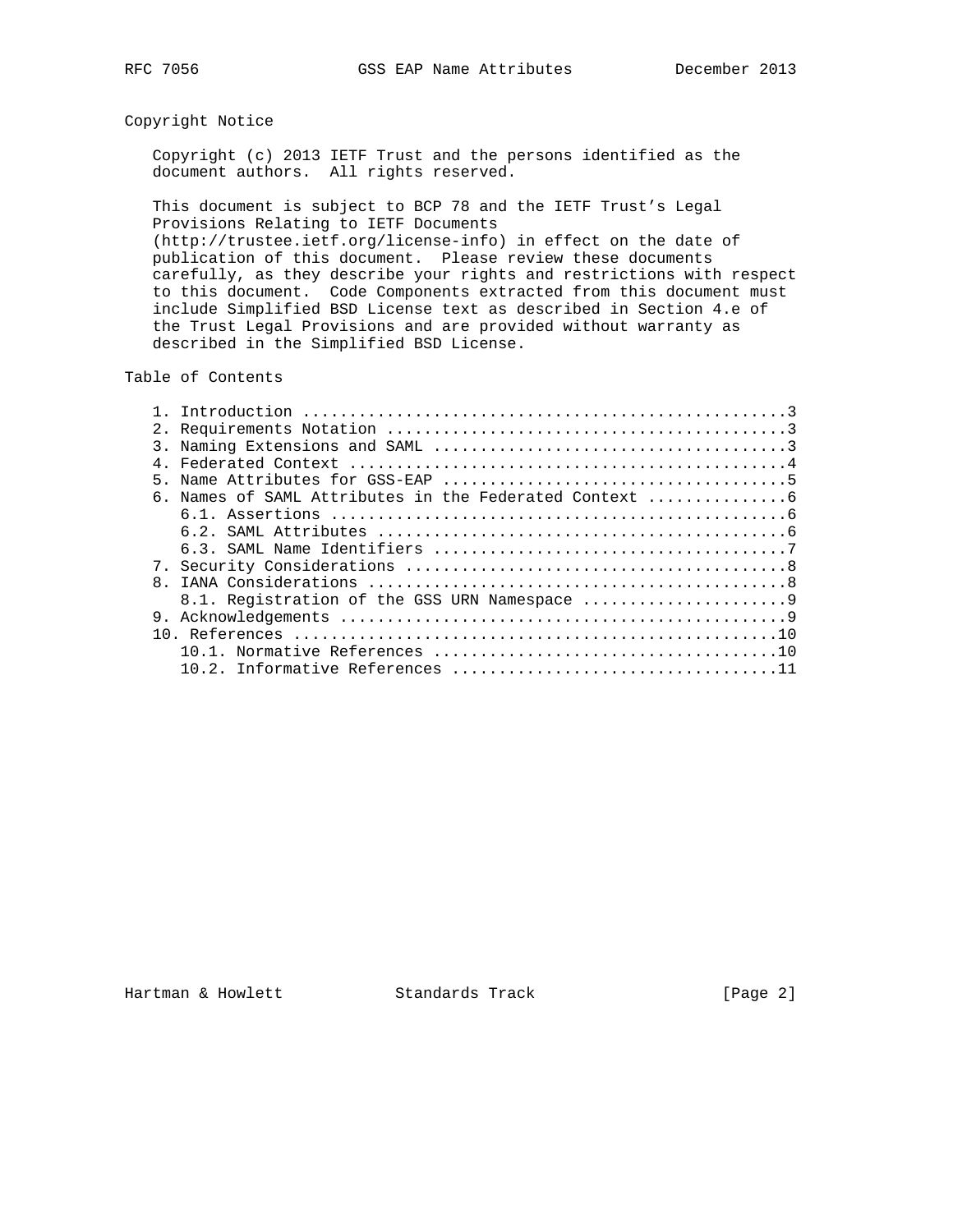### 1. Introduction

 The naming extensions [RFC6680] to the Generic Security Service Application Programming Interface (GSS-API) [RFC2743] provide a mechanism for applications to discover authorization and personalization information associated with GSS-API names. The Extensible Authentication Protocol GSS-API mechanism [RFC7055] allows an Authentication, Authorization, and Accounting (AAA) peer to provide authorization attributes alongside an authentication response. It also supplies mechanisms to process Security Assertion Markup Language (SAML) messages provided in the AAA response. Other mechanisms such as SAML Enhanced Client (EC) [SASL-SAML] also support SAML assertions and attributes carried in the GSS-API. This document describes how to use the Naming Extensions API to access that information.

 The semantics of setting attributes defined in this specification are undefined and left to future work.

2. Requirements Notation

 The key words "MUST", "MUST NOT", "REQUIRED", "SHALL", "SHALL NOT", "SHOULD", "SHOULD NOT", "RECOMMENDED", "MAY", and "OPTIONAL" in this document are to be interpreted as described in [RFC2119].

3. Naming Extensions and SAML

 SAML assertions can carry attributes describing properties of the subject of the assertion. For example, an assertion might carry an attribute describing the organizational affiliation or email address of a subject. According to Sections 8.2 and 2.7.3.1 of [OASIS], the name of an attribute has two parts. The first is a Universal Resource Identifier (URI) describing the format of the name. The second part, whose form depends on the format URI, is the actual name. GSS-API name attributes may take a form starting with a URI describing the form of the name; the rest of the name is specified by that URI.

 SAML attributes carried in GSS-API names are named with three parts. The first is a Universal Resource Name (URN) indicating that the name is a SAML attribute and describing the context (Section 4). This URN is followed by a space, the URI indicating the format of the SAML name, a space, and the SAML attribute name. The URI indicating the format of the SAML attribute name is not optional and MUST be present.

Hartman & Howlett **Standards Track** [Page 3]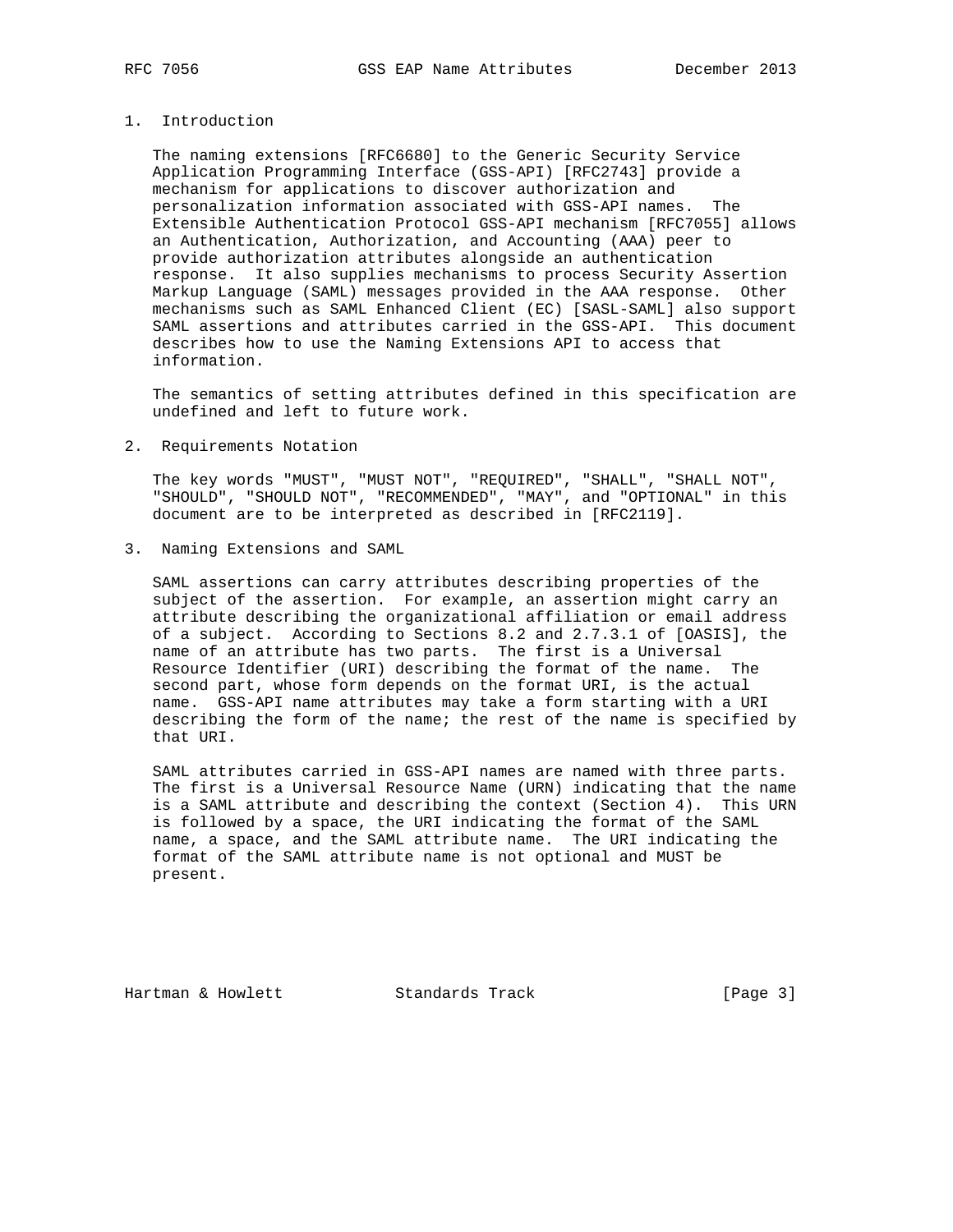SAML attribute names may not be globally unique. Many names that are named by URNs or URIs are likely to have semantics independent of the issuer. However, other name formats, including unspecified name formats, make it easy for two issuers to choose the same name for attributes with different semantics. Attributes using the federated context (Section 4) are issued by the same party performing the authentication. So, based on who is the subject of the name, the semantics of the attribute can be determined.

### 4. Federated Context

 GSS-API naming extensions have the concept of an authenticated name attribute. The mechanism guarantees that the contents of an authenticated name attribute are an authenticated statement from the trusted source of the peer credential. The fact that an attribute is authenticated does not imply that the trusted source of the peer credential is authorized to assert the attribute.

 In the federated context, the trusted source of the peer credential is typically some identity provider. In the GSS EAP mechanism, information is combined from AAA and SAML sources. The SAML Identity Provider (IdP) and home AAA server are assumed to be in the same trust domain. However, this trust domain is not typically the same as the trust domain of the service. With other SAML mechanisms using this specification, the SAML assertion also comes from the party performing authentication. Typically, the IdP is run by another organization in the same federation. The IdP is trusted to make some statements, particularly related to the context of a federation. For example, an academic federation's participants would typically trust an IdP's assertions about whether someone was a student or a professor. However, that same IdP would not typically be trusted to make assertions about local entitlements such as group membership. Thus, a service MUST make a policy decision about whether the IdP is permitted to assert a particular attribute and about whether the asserted value is acceptable. This policy can be implemented as local configuration on the service, as rules in AAA proxies, or through other deployment-specific mechanisms.

 In contrast, attributes in an enterprise context are often verified by a central authentication infrastructure that is trusted to assert most or all attributes. For example, in a Kerberos infrastructure, the Key Distribution Center (KDC) typically indicates group membership information for clients to a server using KDC authenticated authorization data.

 The context of an attribute is an important property of that attribute; trust context is an important part of this overall context. In order for applications to distinguish the context of

Hartman & Howlett Standards Track [Page 4]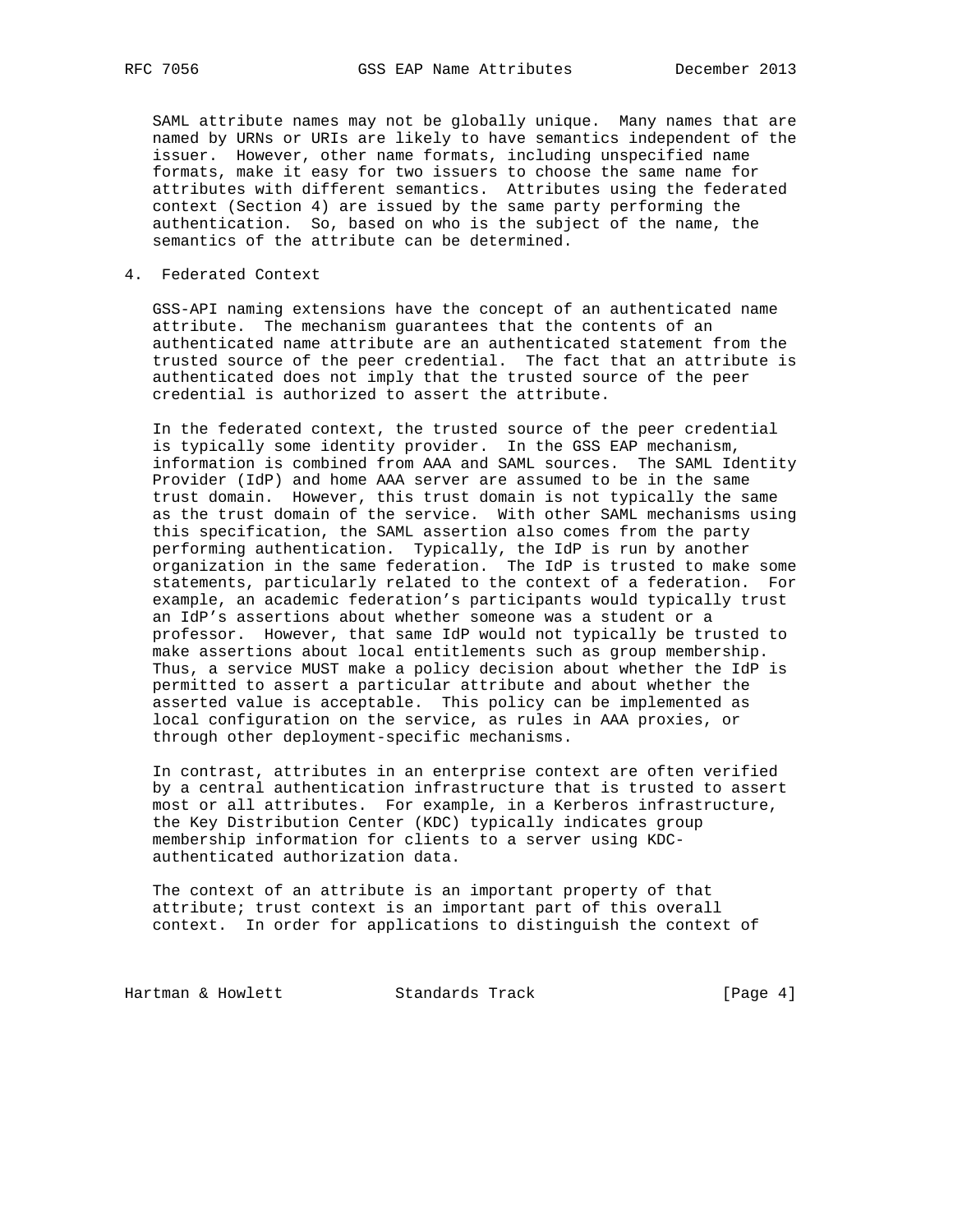attributes, attributes with different contexts need different names. This specification defines attribute names for SAML and AAA attributes in the federated context.

 These names MUST NOT be used for attributes issued by a party other than one closely associated with the source of credentials unless the source of credentials is re-asserting the attributes. For example, a source of credentials can consult whatever sources of attributes it chooses, but acceptors can assume attributes in the federated context are from the source of credentials. This requirement is typically enforced in mechanism specifications. For example, [AAA-SAML] provides enough information that we know the attributes it carries today are in the federated context. Similarly, we know that the requirements of this paragraph are met by SAML mechanisms where the assertion is the means of authentication.

5. Name Attributes for GSS-EAP

 This section describes how RADIUS attributes received in an access accept message by the GSS-EAP [RFC7055] mechanism are named. The use of attributes defined in this section for other RADIUS messages or prior to the access-accept message is undefined at this time. Future specifications can explore these areas giving adequate weight to backward compatibility. In particular, this specification defines the meaning of these attributes for the src\_name output of GSS\_Accept\_sec\_context after that function returns GSS\_S\_COMPLETE. Attributes MAY be absent or values MAY change in other circumstances; future specifications MAY define this behavior.

 The first portion of the name is urn:ietf:params:gss:radius-attribute (a URN indicating that this is a GSS-EAP RADIUS AVP). This is followed by a space and a numeric RADIUS name as described by Section 2.7 of [RFC6929]. For example, the name of the User-Name attribute is "urn:ietf:params:gss:radius-attribute 1". The name of extended type 1 within type 241 would be "urn:ietf:params:gss:radius-attribute 241.1".

 Consider a case where the RADIUS access-accept response includes the RADIUS User-Name attribute. An application wishing to retrieve the value of this attribute would first wait until GSS-\_Accept\_sec\_context returned GSS\_S\_COMPLETE. Then, the application would take the src\_name output from GSS\_Accept\_sec\_context and call GSS\_Get\_name\_attribute passing this name and an attribute of "urn:ietf:params:gss:radius-attribute 1" as inputs. After confirming that the authenticated boolean output is true, the application can find the username in the values output.

Hartman & Howlett **Standards Track** [Page 5]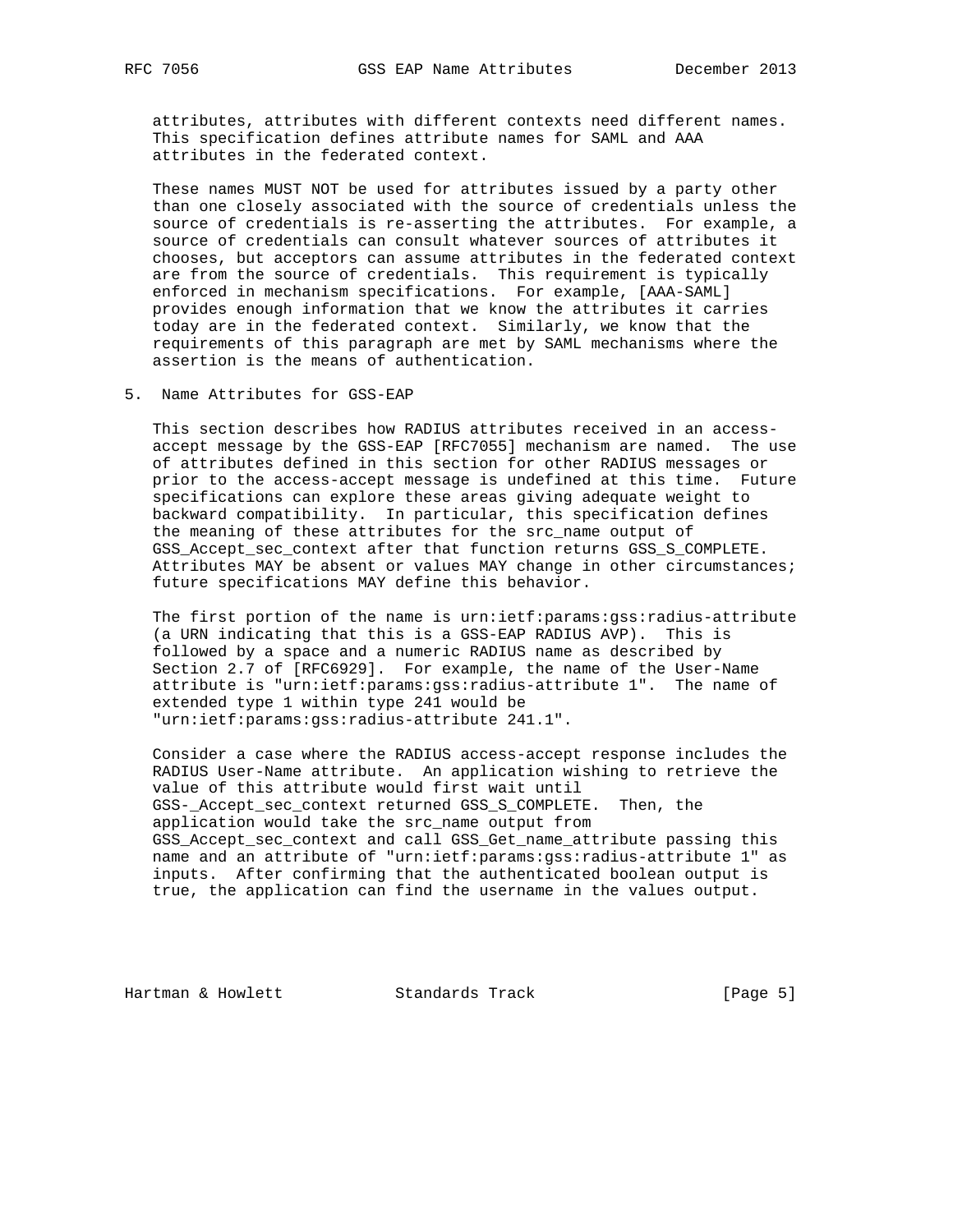The value of RADIUS attributes is the raw octets of the packet. Integers are in network byte order. The display value SHOULD be a human-readable string; an implementation can only produce this string if it knows the type of a given RADIUS attribute. If multiple attributes are present with a given name in the RADIUS message, then a multi-valued GSS-API attribute SHOULD be returned. As an exception, implementations SHOULD concatenate RADIUS attributes such as EAP message or large attributes defined in [RFC6929] that use multiple attributes to carry more than 253 octets of information.

6. Names of SAML Attributes in the Federated Context

## 6.1. Assertions

 An assertion generated by the credential source is named by "urn:ietf:params:gss:federated-saml-assertion". The value of this attribute is the assertion carried in the AAA protocol or used for authentication in a SAML mechanism. This attribute is absent from a given acceptor name if no such assertion is present or if the assertion fails local policy checks.

 When GSS\_Get\_name\_attribute is called, this attribute will be returned with the authenticated output set to true only if the mechanism can successfully authenticate the SAML statement. For the GSS-EAP mechanism, this is true if the AAA exchange has successfully authenticated. However, uses of the GSS-API MUST confirm that the attribute is marked authenticated as other mechanisms MAY permit an initiator to provide an unauthenticated SAML statement.

 Mechanisms MAY perform additional local policy checks and MAY remove the attribute corresponding to assertions that fail these checks.

### 6.2. SAML Attributes

 Each attribute carried in the assertion SHOULD also be a GSS name attribute. The name of this attribute has three parts, all separated by an ASCII space character. The first part is urn:ietf:params:gss:federated-saml-attribute. The second part is the URI for the <saml:Attribute> element's NameFormat XML attribute. The final part is the <saml:Attribute> element's Name XML attribute. The SAML attribute name may itself contain spaces. As required by the URI specification [RFC3986], spaces within a URI are encoded as "%20". Spaces within a URI, including either the first or second part of the name, encoded as "%20" do not separate parts of the GSS-API attribute name; they are simply part of the URI.

Hartman & Howlett **Standards Track** [Page 6]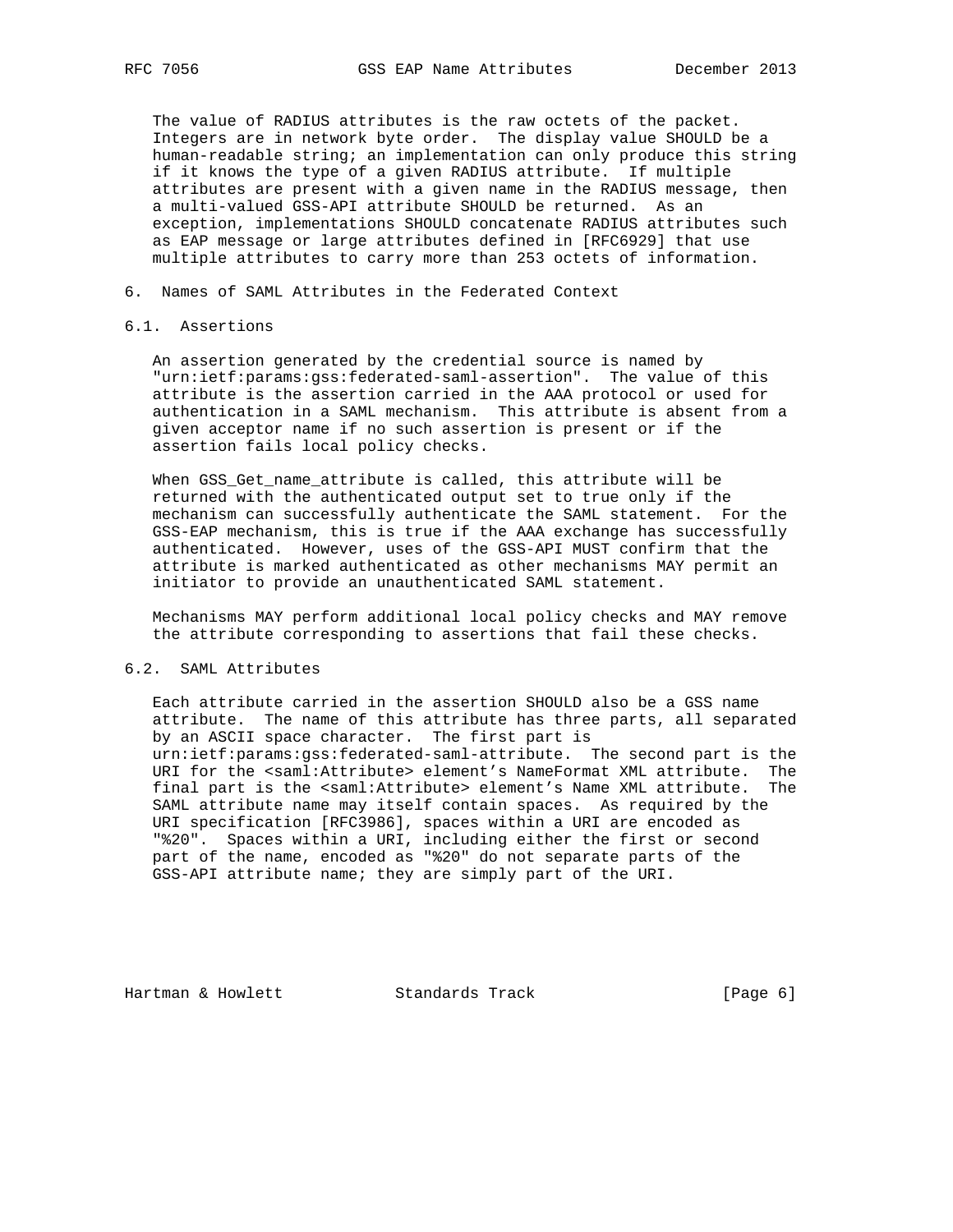As an example, if the eduPersonEntitlement attribute is present in an assertion, then an attribute with the name "urn:ietf:params:gss:federated-saml-attribute urn:oasis:names:tc:SAML:2.0:attrname-format:uri urn:oid:1.3.6.1.4.1.5923.1.1.1.7" could be returned from GSS\_Inquire\_Name. If an application calls GSS\_Get\_name\_attribute with this attribute in the attr parameter, then the values output would include one or more URIs of entitlements that were associated with the authenticated user.

 If the content of each <saml:AttributeValue> element is a simple text node (or nodes), then the raw and "display" values of the GSS name attribute MUST be the text content of the element(s). The raw value MUST be encoded as UTF-8.

 If the value is not simple or is empty, then the raw value(s) of the GSS name attribute MUST be a namespace well-formed serialization [XMLNS] of the <saml:AttributeValue> element(s) encoded as UTF-8. The "display" values are implementation defined.

 These attributes SHOULD be marked authenticated if they are contained in SAML assertions that have been successfully validated back to the trusted source of the peer credential. In the GSS-EAP mechanism, a SAML assertion carried in an integrity-protected and authenticated AAA protocol SHALL be successfully validated; attributes from that assertion SHALL be returned from GSS\_Get\_name\_attribute with the authenticated output set to true. An implementation MAY apply local policy checks to each attribute in this assertion and discard the attribute if it is unacceptable according to these checks.

6.3. SAML Name Identifiers

 The <saml:NameID> carried in the subject of the assertion SHOULD also be a GSS name attribute. The name of this attribute has two parts, separated by an ASCII space character. The first part is urn:ietf:params:gss:federated-saml-nameid. The second part is the URI for the <saml:NameID> element's Format XML attribute.

 The raw value of the GSS name attribute MUST be the well-formed serialization of the <saml:NameID> element encoded as UTF-8. The "display" value is implementation defined. For formats defined by Section 8.3 of [OASIS], missing values of the NameQualifier or SPNameQualifier XML attributes MUST be populated in accordance with the definition of the format prior to serialization. In other words, the defaulting rules specified for the "persistent" and "transient" formats MUST be applied prior to serialization.

Hartman & Howlett **Standards Track** [Page 7]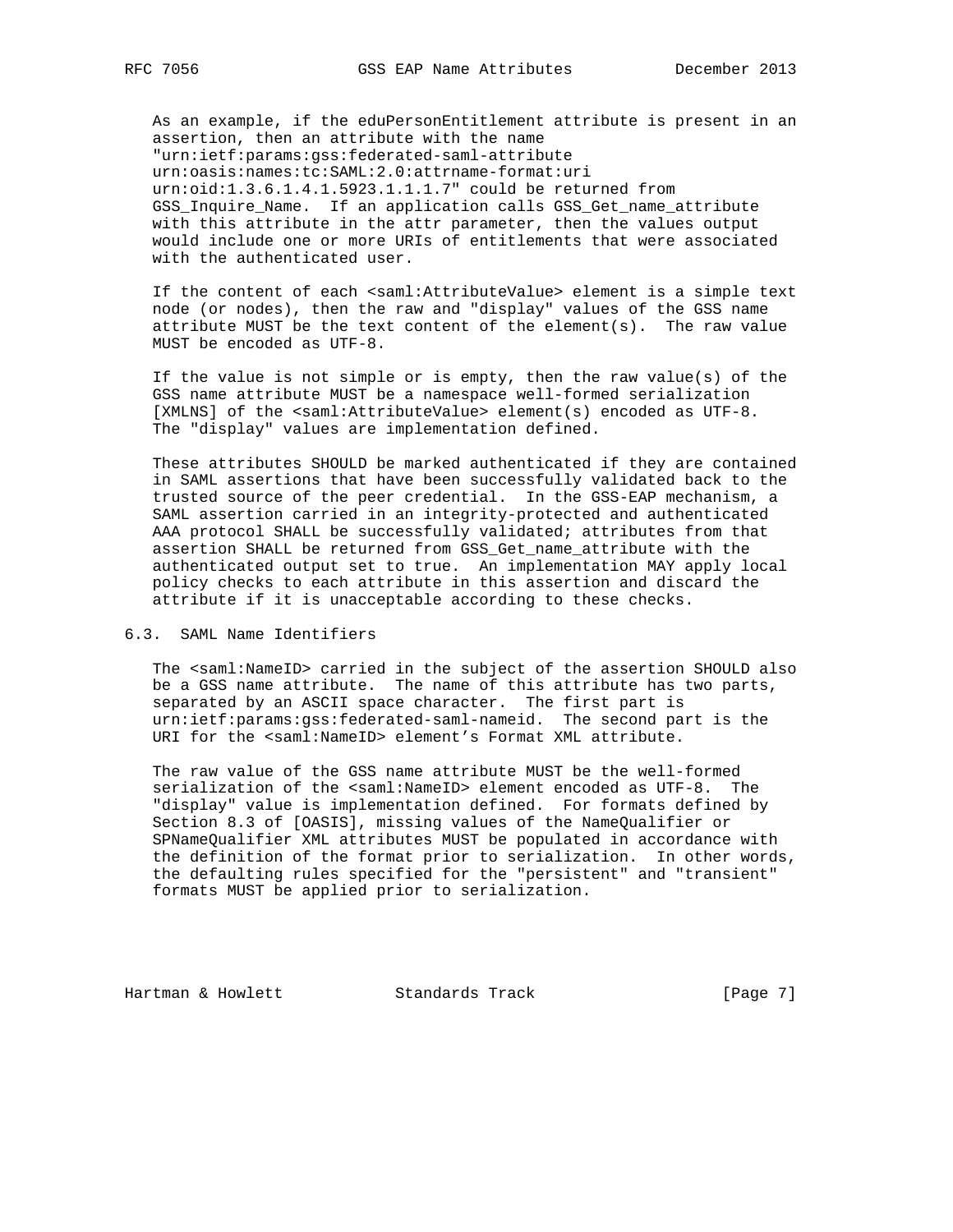This attribute SHOULD be marked authenticated if the name identifier is contained in a SAML assertion that has been successfully validated back to the trusted source of the peer credential. In the GSS-EAP mechanism, a SAML assertion carried in an integrity-protected and authenticated AAA protocol SHALL be sufficiently validated. An implementation MAY apply local policy checks to this assertion and discard it if it is unacceptable according to these checks.

### 7. Security Considerations

 This document describes how to access RADIUS attributes, SAML attributes, and SAML assertions from some GSS-API mechanisms. These attributes are typically used for one of two purposes. The least sensitive is personalization: a central service MAY provide information about an authenticated user so they need not enter it with each acceptor they access. A more sensitive use is authorization.

 The mechanism is responsible for authentication and integrity protection of the attributes. However, the acceptor application is responsible for making a decision about whether the credential source is trusted to assert the attribute and validating the asserted value.

 Mechanisms are permitted to perform local policy checks on SAML assertions, attributes, and name identifiers exposed through name attributes defined in this document. If there is another way to get access to the SAML assertion, for example, the mechanism described in [AAA-SAML], then an application MAY get different results depending on how the SAML is accessed. This is intended behavior; applications who choose to bypass local policy checks SHOULD perform their own evaluation before relying on information.

### 8. IANA Considerations

 A new top-level registry has been created titled "Generic Security Service Application Program Interface Parameters".

 In this top-level registry, a subregistry titled "GSS-API URN Parameters" has been created. Registration in this registry is by the IETF Review or Expert Review procedures [RFC5226].

 This paragraph gives guidance to Designated Experts. Registrations in this registry are generally only expected as part of protocols published as RFCs on the IETF stream; other URIs are expected to be better choices for non-IETF work. Expert Review is permitted mainly to permit early registration related to specifications under development when the community believes they have reach sufficient maturity. The expert SHOULD evaluate the maturity and stability of

Hartman & Howlett Standards Track [Page 8]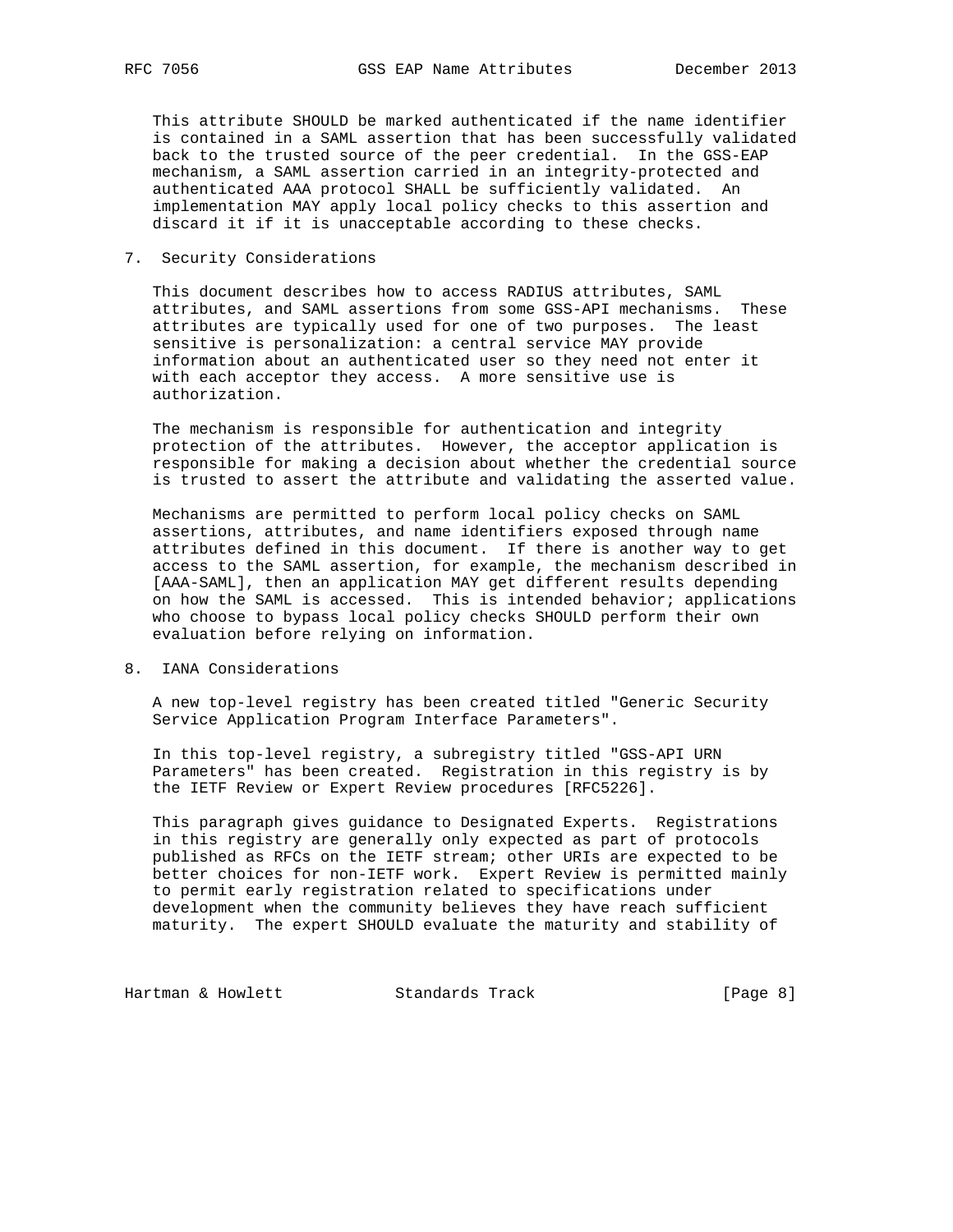such an IETF-stream specification. Experts SHOULD review anything not from the IETF stream for consistency and consensus with current practice. Today, such requests would not typically be approved.

 If the "paramname" parameter is registered in this registry, then its URN will be "urn:ietf:params:gss:paramname". The initial registrations are as follows:

| Parameter                                                                                         | Reference                                              |
|---------------------------------------------------------------------------------------------------|--------------------------------------------------------|
| radius-attribute<br>federated-saml-assertion<br>federated-saml-attribute<br>federated-saml-nameid | Section 5<br>Section 6.1<br>Section 6.2<br>Section 6.3 |

8.1. Registration of the GSS URN Namespace

 IANA has registered the "gss" URN sub-namespace in the IETF URN sub namespace for protocol parameters defined in [RFC3553].

Registry Name: gss

Specification: RFC 7056

Repository: GSS-API URN Parameters (Section 8)

 Index Value: Sub-parameters MUST be specified in UTF-8 using standard URI encoding where necessary.

9. Acknowledgements

 Scott Cantor contributed significant text and multiple reviews of this document.

 The authors would like to thank Stephen Farrell, Luke Howard, and Jim Schaad.

Sam Hartman's work on this specification has been funded by Janet.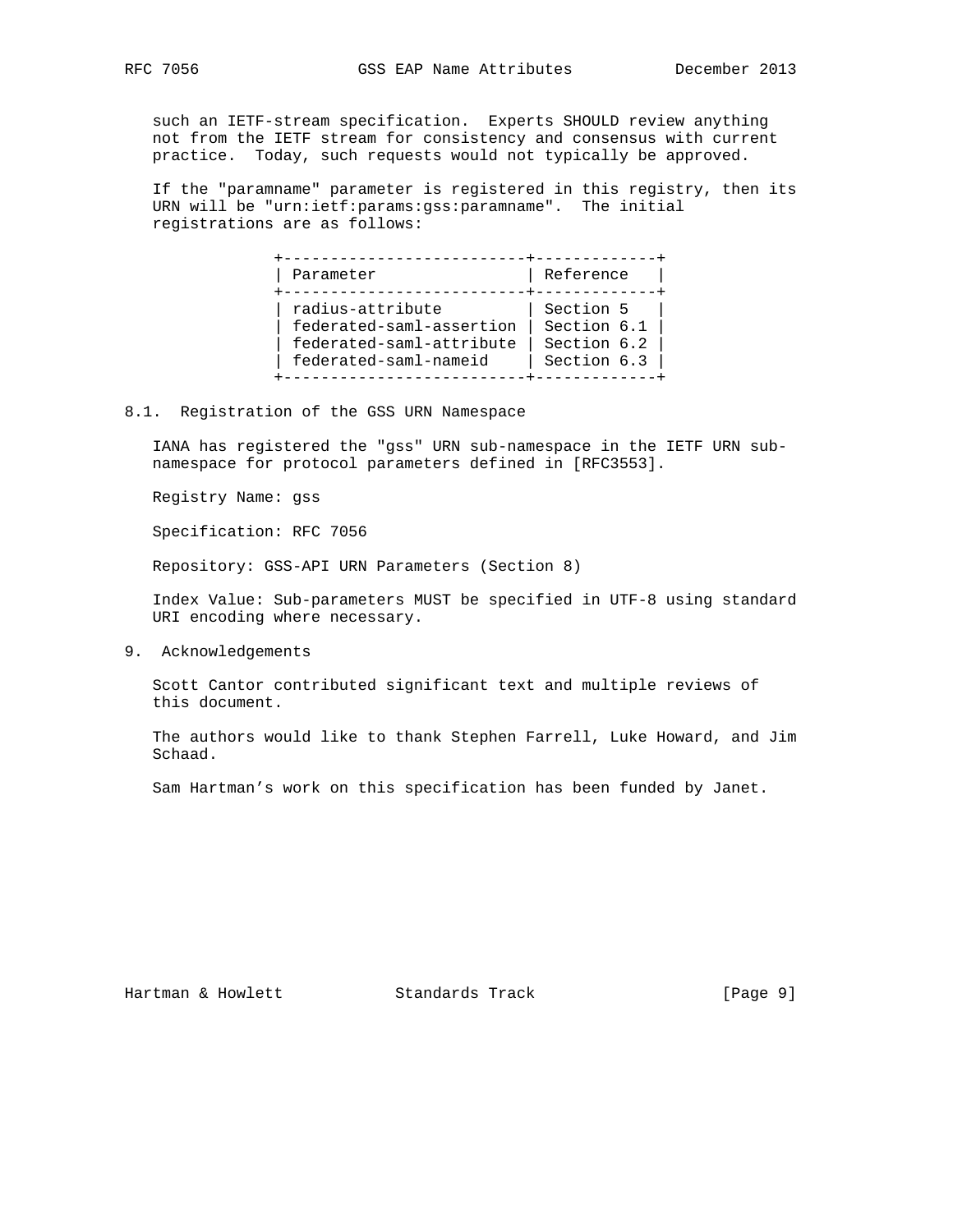# 10. References

- 10.1. Normative References
	- [OASIS] Cantor, S., Kemp, J., Philpott, R., and E. Maler, "Assertions and Protocol for the OASIS Security Assertion Markup Language (SAML) V2.0", OASIS Standard saml-core-2.0-os, March 2005.
	- [RFC2119] Bradner, S., "Key words for use in RFCs to Indicate Requirement Levels", BCP 14, RFC 2119, March 1997.
	- [RFC2743] Linn, J., "Generic Security Service Application Program Interface Version 2, Update 1", RFC 2743, January 2000.
	- [RFC3553] Mealling, M., Masinter, L., Hardie, T., and G. Klyne, "An IETF URN Sub-namespace for Registered Protocol Parameters", BCP 73, RFC 3553, June 2003.
	- [RFC5226] Narten, T. and H. Alvestrand, "Guidelines for Writing an IANA Considerations Section in RFCs", BCP 26, RFC 5226, May 2008.
	- [RFC6680] Williams, N., Johansson, L., Hartman, S., and S. Josefsson, "Generic Security Service Application Programming Interface (GSS-API) Naming Extensions", RFC 6680, August 2012.
	- [RFC6929] DeKok, A. and A. Lior, "Remote Authentication Dial In User Service (RADIUS) Protocol Extensions", RFC 6929, April 2013.
	- [RFC7055] Hartman, S., Ed. and J. Howlett, "A GSS-API Mechanism for the Extensible Authentication Protocol", RFC 7055, December 2013.
	- [XMLNS] W3C, "XML Namespaces Conformance", 2009, <http://www.w3.org/TR/2009/REC-xml-names-20091208/ #Conformance>.

Hartman & Howlett Standards Track [Page 10]